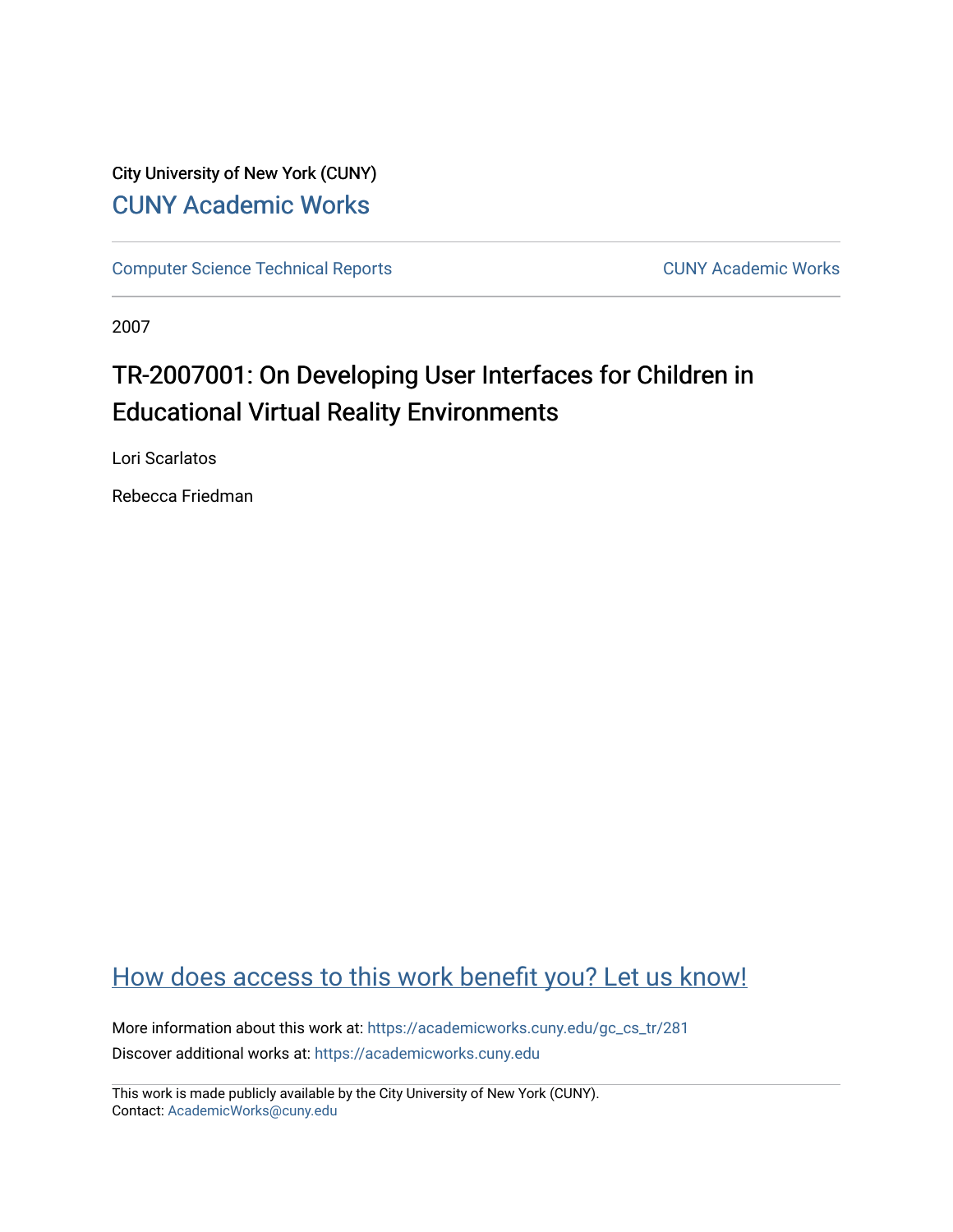# **On Developing User Interfaces for Children in Educational Virtual Reality Environments**

*Lori Scarlatos, Rebecca Friedman* Department of Computer and Information Science Brooklyn College, CUNY 2900 Bedford Ave. Brooklyn, NY 11210 USA +1 718 951 5000 x2063 lori@sci.brooklyn.cuny.edu

### **ABSTRACT**

Virtual reality provides users with a truly immersive experience that can more fully engage them with the data. The goal of this project is to create learning environments where children can be fully immersed in and engaged with their learning materials. This technical report describes initial experiments in this area.

#### **Keywords**

Virtual reality, motion capture, math education, collaborative learning environment.

#### **INTRODUCTION**

In an age where our well-being – physical, economic, and military – relies so heavily on technology, educating our nation's future scientists and mathematicians has become increasingly critical. Educators and governments have come to recognize the importance of collaborative activities, learning through play, and teacher guidance [1, 22]. Increasingly, schools and museums are relying on computers to engage students in learning activities and provide some level of guidance.

Human-computer interfaces have unquestionably come a long way [20]. Yet even with our graphical user interfaces and design guidelines, the popular desktop mode of interaction leaves a lot to be desired. The key problem is that "direct manipulation" is not so direct. Good hand-eye coordination, and practice, is needed to accurately manipulate two-dimensional on-screen objects using subtle movements of one's hand or fingers on a separate device (such as a mouse or trackpad). For people with physical disabilities, this can prove to be particularly challenging. Furthermore, there are numerous tasks that do not translate well to a two-dimensional user interface, even when users have mastered use of the tools. For example, building with blocks or doing a jigsaw puzzle can never be as easy

to do on a computer as they are in real life. Finally, most popular input devices (and computer systems) allow only one person to interact with the computer at a time. This severely limits the possibilities for group activities and collaborative work.

Researchers have consequently been exploring alternative approaches to computer-human interfaces. Progress has been made in immersive interfaces, with virtual reality and ubiquitous computing, and alternative input modes, such as voice, gesture, and eye tracking. Scientists have even experimented with using objects in the environment as input devices (tangible interfaces) and giving those objects intelligence about where they are in relation to others (smart objects). Some of these efforts have materialized into practical applications that are creeping into our lives: a stuffed Barney toy that responds to a child's actions; a SpeedPass card that allows commuters to drive through tollbooths; a mapping system in your car that uses satellite data to keep track of where you are; even an AIBO robot that responds to verbal commands. Yet most educational applications still rely on a point-and-click interface with a two-dimensional playing field.

The goal of this project is creating learning environments where children can be fully immersed in and engaged with their learning materials. To make this a reality, it is necessary to pursue several research tracks simultaneously. Reliable tracking and representation of the objects (i.e. their positions and orientations relative to one another) and the children (i.e. their gestures relative to the virtual objects that they wish to manipulate) must be provided in real time so that the system can respond appropriately. Gestural inputs must be defined in such a way that the children can easily learn to control multiple parameters associated with large data sets of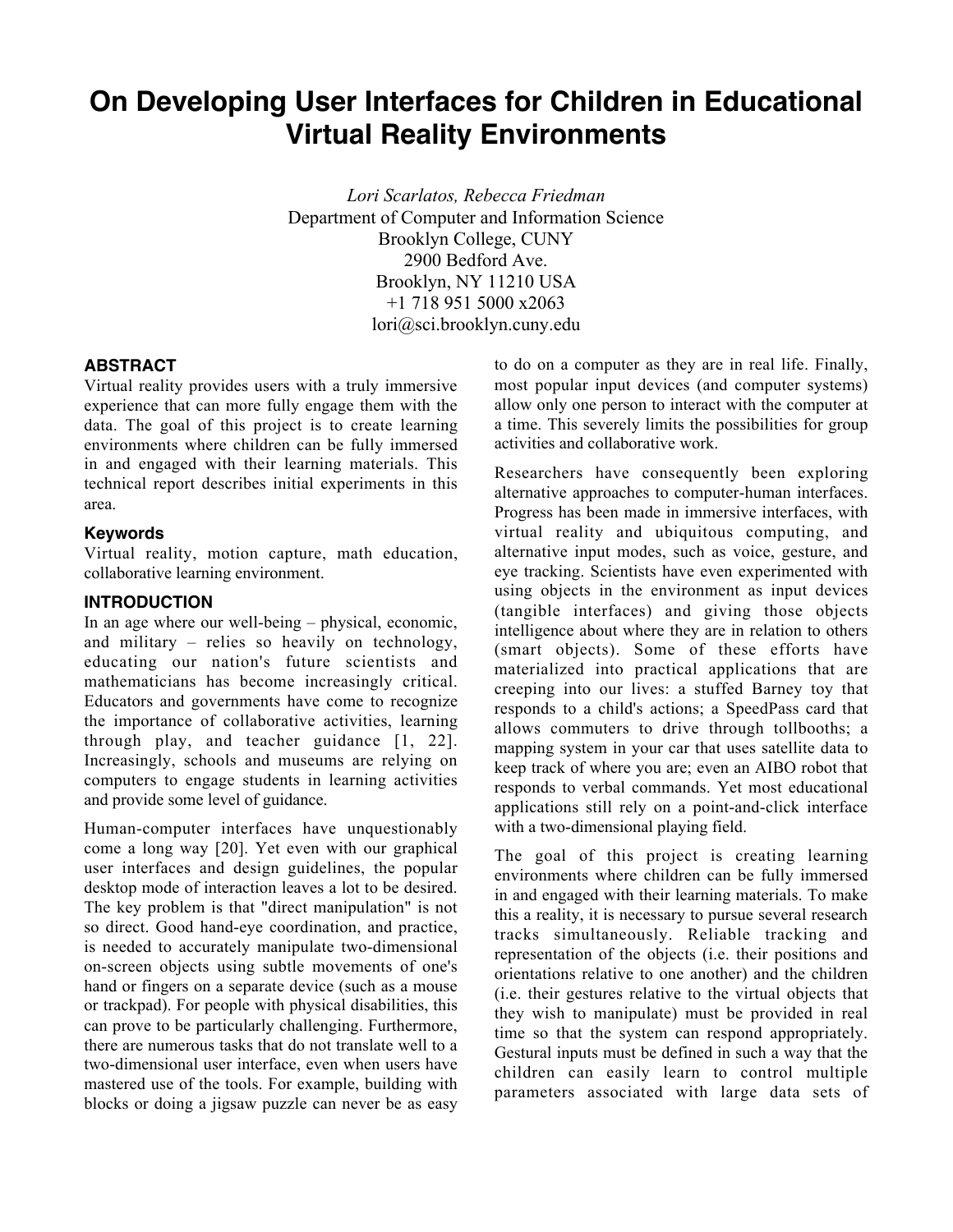educational information. Qualitative probabilistic reasoning strategies applied to the tracking functions can help us to rapidly adjust our algorithms to work with the specific applications that we have defined. Adaptive learning with dialog systems will help us to fine-tune the gestural interface, making it more natural and intuitive for the children.

### **BACKGROUND**

Educators have long recognized that puzzles provide rich opportunities for learning. Young children develop spatial and problem-solving skills by playing with blocks and puzzles. Occupational therapists use puzzles to test – and subsequently develop – their patients' cognitive skills. The National Council of Teachers of Mathematics [13] states, "Students must learn mathematics with understanding [by] actively building new knowledge from experience ...". Holt argues that children, when encouraged to explore on their own, will come to understand mathematical principles that most educators would not dare to try to teach them [8]. Gardner theorizes that different people can be "intelligent" in a variety of different ways, and that teachers must therefore address these multiple intelligences in order to teach effectively [6].

As a result, math teachers are being encouraged to involve students in collaborative activities, plan differentiated tasks, and use "workstations" to present the same material in different ways [1]. In response, teachers increasingly rely on math manipulatives – such as Cuissenaire Rods, Pattern Blocks, and Tangrams – to illustrate math concepts and provide students with a way of further exploring those concepts. Apparently children who normally have trouble with math find the concepts more understandable when they are working with tangible objects. Talking about the activity also helps children to develop meta-cognitive connections that are useful in transference of the knowledge. Gokhale demonstrated that collaborative learning significantly improves students' critical thinking skills [7].

### **Educational Games**

A number of math games have been developed both commercially and by researchers in an attempt to increase students' confidence and competence in the use of math skills. For example, Wang et al developed a framework for supporting mathematics education on the Internet, where students are expected to work primarily on their own [23]. Ke has experimented with tournament math games, and demonstrated that students who work collaboratively tend to develop a more positive attitude toward math [11]. Building on

the popularity of games among teenagers, Elliot and Bruckman developed single-player 3D games for high school students in which the players must use math skills to navigate obstacle courses [5]. To encourage collaboration, they also suggest that players share "challenges" with one another. Cypher and Smith developed a system that teaches physics by enabling end-users to program their own simulations [4]. Others have been using pedagogical agents to reinforce learning [3, 9]. Yet, in general, these games do not combine the benefits of physical activity and collaboration the way that games with tangible user interfaces do.

### **Collaborative Learning Environments**

Scarlatos' Tangible Interfaces for Collaborative Learning Environments (TICLE) is a project that focuses on using puzzle pieces in a tangible interface that informs an educational application [16]. The computer system acts as "guide on the side" by responding appropriately to what children are doing with the puzzles, offering encouragement, suggestions, and hints. Yet the children can also choose to ignore the computer, leaving them free to focus on the learning activity instead of some awkward computer interface.

Scarlatos' primary approach has been to use computer vision to track the puzzle pieces. Working with puzzles on a 2D tabletop, a camera looking up tracks the pieces via a set of colored tags. Different tags have been developed for different types of puzzles, and a library for detecting these tags has been developed as an Xtra<sup>1</sup> [15]. Experiments with groups of school children have demonstrated that this approach to learning keeps the children on track, encourages discussion about the problem, and increases the likelihood that children will be better able to solve similar problems in the near future.

Other uses of alternative interfaces in educational applications have also been explored. I-Sign uses speech recognition to allow hearing parents to read aloud to their deaf children [19]. This interaction between parent and child reinforces the learning, while giving the child multiple ways to recognize words in a vocabulary list. Using "word books" greatly simplifies the speech recognition task, and

l

<sup>1</sup> An Xtra is a library of functions that supplements the capabilities of the Lingo language in an application developed with Director, a popular multimedia authoring program.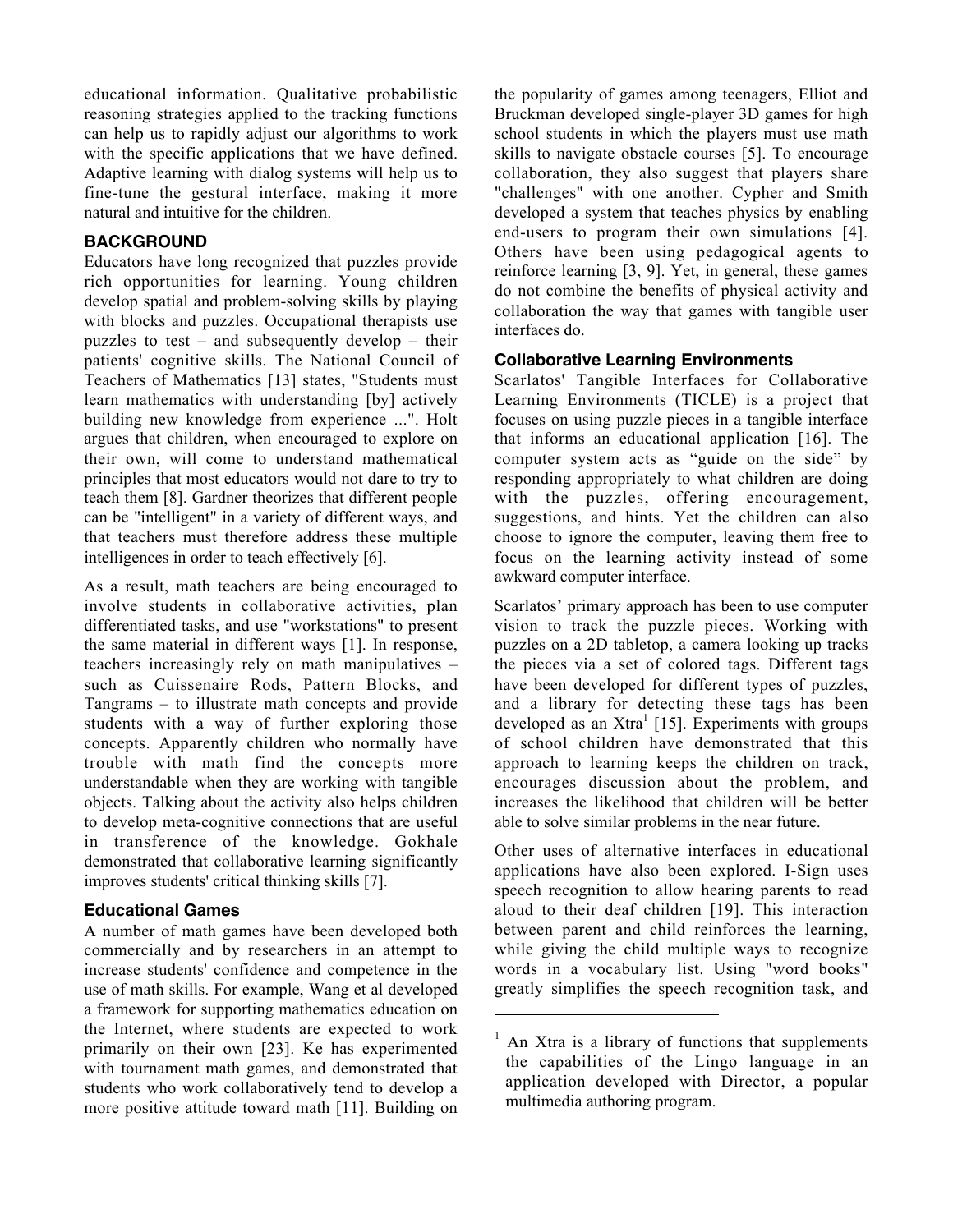eliminates the need for training. Another application, SmartStep, uses touch sensors on the floor to help reinforce arithmetic skills in children [18]. Although this application was intended to be used by one child at a time, we have observed that children often like to work together with SmartStep, giving one another advice or hints, or even helping to step on the right answer.

Despite the advances that these applications represent, they are limited by their reliance on a traditional computer with a touch screen monitor for feedback. Most of these applications are also inherently twodimensional. Although Scarlatos did some initial experiments with three-dimensional puzzles [17], they still did not provide the immersive experience that was sought.

#### **Virtual Reality Environments**

Although some "virtual reality" environments for learning, such as VRMath [24] are actually just 3D simulations or games – viewed on a traditional computer screen with mouse and keyboard for input – others involve moving through a very real space. For most of these applications, gestures are used to control the application.

Even though using gestures can be physically exhausting, it is convenient for sporadic use in virtual environments [2]. Recent experiments have used VR to educate children in museums, but limit the interaction to an individual [14]. In another experiment, where children learn about how the earth is round, only one child is allowed in the CAVE at once while the other children observe from a distance [12].

In many virtual environments, motion tracking technology is used for gesture recognition. Motion tracking can use prosthetic, acoustic, magnetic, or optical devices to detect positions [21]. Optical approaches are generally favored because a large number of points can be tracked simultaneously, without constraining the users' motions with wires. Of course, the biggest problem with optical tracking is occlusion.

#### **APPROACH**

Our approach is to develop a learning environment using the CAVE visualization environment, produced by FakeSpace Systems, Inc. Unlike most virtual reality systems, the CAVE allows multiple users to immerse themselves fully in the same virtual environment at the same time. Although we did not have the budget for stereoscopic viewing, we felt that the environment would be sufficiently immersive with mono projections on an 8'x10' back wall and a 8'x10' floor space.



Figure 1. Reflective tags on a child.



Figure 2. Tracking motion in the CAVE environment.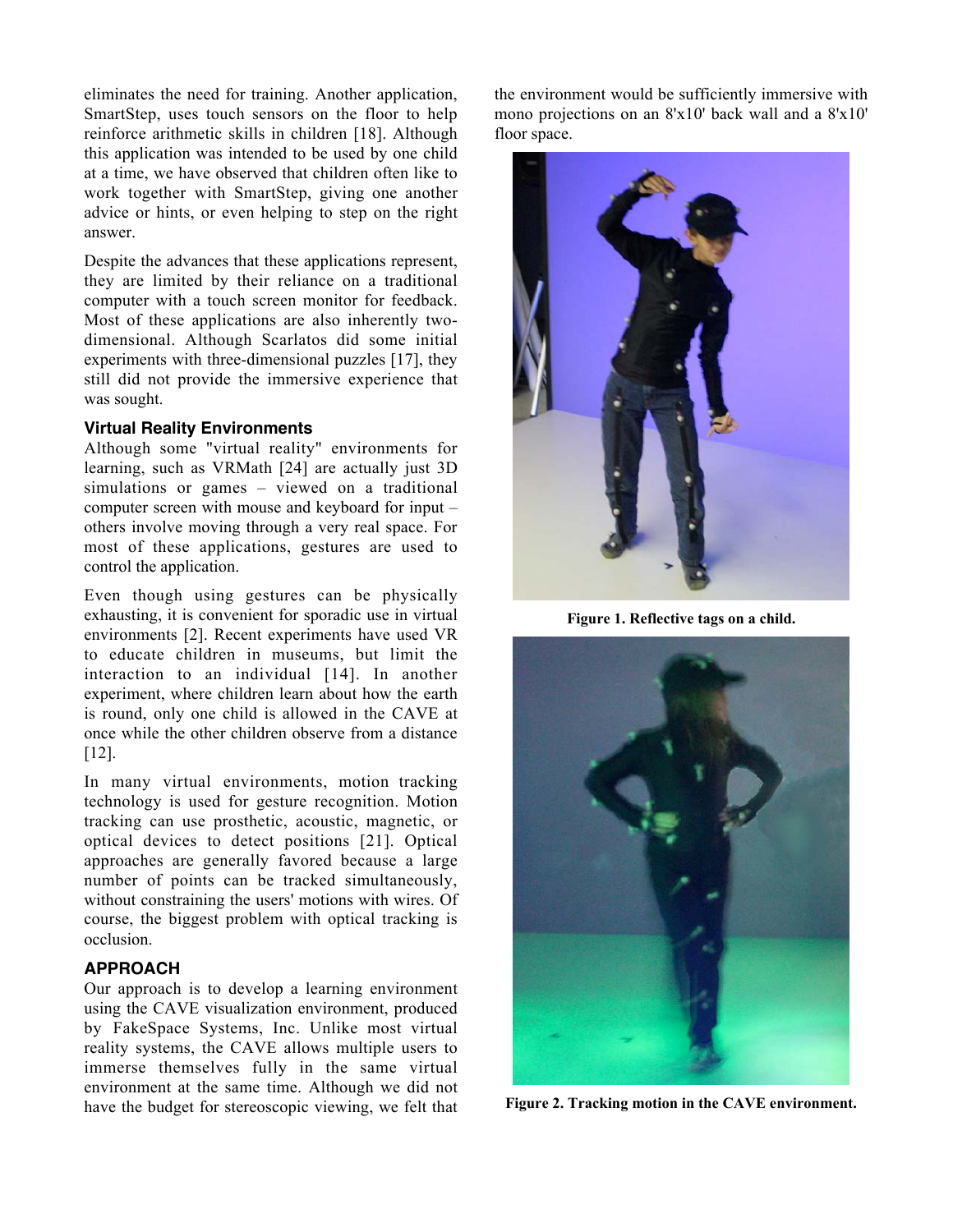To track the gestures and positions of the children in the space, we are using a Vicon motion capture system with twelve cameras. Each camera emits a strobing light frequency that is reflected back by special reflectors in the environment. The Vicon software automatically correlates this data to produce 3D points that map to a model. Figure 1 shows a child wearing these reflectors in our CAVE space. Figure 2 shows another child being tracked in the CAVE environment.

Our approach has been to systematically familiarize ourselves with the system, with an eye toward developing strategies for implementing fully immersive educational applications. Steps in this process are to 1) track human motion in non-realtime, and use it to control a 3D object offline; 2) track human motion in real time, and use it to control a 3D object online; and 3) track multiple humans simultaneously, using their motion to control a collaborative interface.

#### **Tracking Human Subjects**

Vicon 2.0 is Vicon's motion capturing software used for recording optical markers in motion and labeling and rigging those markers. Figure 3 shows a Vicon screen displaying what is seen by nine cameras. Although our space contains twelve cameras, we had a difficult time getting an accurate reading from the dots; automatic calibration of the cameras is a timeconsuming process that is subject to error. Two of the cameras had problems making a connection with the software.



Figure 3. Motion capture data in 2D

To address the correlation problems, we adjusted the calculations for converting the two-dimensional camera images into usable three-dimensional optical data. The "CircleFit, Reconstruct, Trajectory Fit frame Range" function in the pipeline calculates and reconstructs the 2D optical data from each camera and tries to construct a 3D version of it. Because of occlusion, the spots on the figure tend to disappear and reappear, which results in problems in reconstructing the whole animation. Parameters in the "CircleFit, Reconstruct, Trajectory Fit frame Range" function allow one to modify the number of cameras being used to calculate the positions, increase the maximum range of seeing the dots, and even read only from selected cameras. To better understand the rest of the Vicon 2 software, we used the pre-recorded optical data that came with the software.

Once we had the optical data reconstructed to 3D (see Figure 4), we had to label the dots. Labeling gives each dot, or marker, a unique identity so that the software knows exactly where each marker is. Once the markers are labeled, we can calibrate the model, or subject.



Figure 4. Reconstruction of 3D points from 2D data

Before we began labeling, we created a generic subject (VST), which is a Vicon Skeleton Template. The subject model holds a list of markers that the user must assign a dot to, which can later be mapped to an external model. Each marker represents a part of the body, or where the dot is placed on the human subject. Labels must be assigned to the dots in a particular order. For example, the first marker shown on the list is the "root". This is the main point of the model, which is always located at the waist. The next five markers are four points around the waist and one point at the pelvis.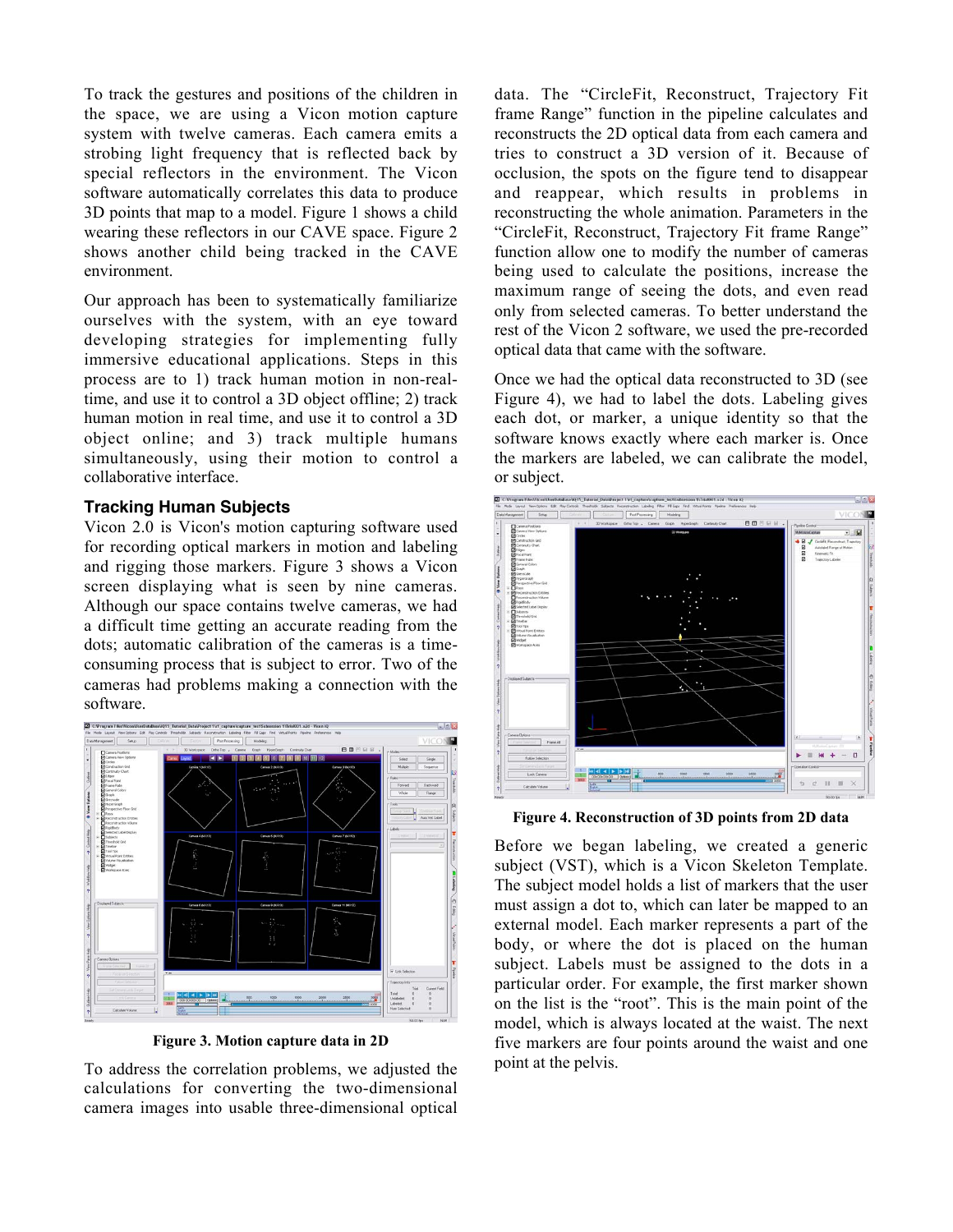As we assign markers to the dots, Vicon creates connections from dot to dot to form a skeleton. When we play the whole animation, the connected skeleton moves along with the optical data. At certain frames, some of the connections disappear because some of the markers become unlabeled and the information is lost. To fix this problem, we used "Autolabel Range of Movement". This automatically labeled the rest of the animation, based on the initial labels that were made on the first frame.

After all the optical data were labeled with its corresponding markers, we had to calibrate the template model (VST) with the markers. The initial frame shows the optical data in a T- Pose, a generic pose for all models. When modelers create a 3D character, it is always modeled in a T-Pose, so it will be easier for the animators to apply the skeleton and skin the bones to the mesh. We then calibrated the subject from the subject menu. This calculates the average error between the real markers on the actor's body, and where the "Subject Calibration" process believes where the markers should be.

The next operation to add to the pipeline is called the "Kinetic Fit". The operation connects the subject model with the label we have assigned to each marker. This was used to export the information in \*.C3D format, which is a format read by most 3D software packages. We needed to calibrate the model subjects before exporting because it prevents unlabeled unknown markers from appearing when importing the file into another program.

The exported data could then be used by an animation package. We used Alias Motion Builder 7, which supports real time animation with ease. With this tool, 3D characters and objects can be animated manually or with imported motion capture data applied to the models. We used this software to animate a 3D character, which Friedman created with 3D Studio Max 8. The 3D Studio Max file was exported as a \*.FBX file, a cross-platform format that is supported by several applications..

With the optical motion data imported and the actor in the scene, we created a marker set for the actor (figure 5). Cells are generated for each body part of the template model, onto which markers from the optical data are dragged and dropped. In order for this process to work correctly, the naming and positions of the skeleton must be recognized by Motion Builder 7. This allows Motion Builder to modify the skeleton so

it will save the user time in labeling and setting up the skeletal rig in the software.



Figure 5. Actor template with motion capture data

Once all the motion data is applied correctly to the actor, the actor template is applied to the 3D character. The character's movement will then match the movements of the actor template. Figure 6 shows the motion data applied to Friedman's model.



Figure 6. Motion capture applied to 3D model

#### **Collaborative Learning Environments**

Most motion capture works with single actors linked to a single jointed model, primarily because these types of models are easiest to work with. By considering the constraints of the jointed model (i.e. following the rotations of the bones), an expertsystems approach can be used to estimate where the bones might be, and where they cannot be [21]. Adding actors complicates the problem, because actors can move independently of one another.

To simplify the problem, we decided to initially work on a task where we need to track only one marker per participant. We decided to create a game from the gallery problem, which is a variation of the coloring problem: given a concave polygonal space, how can you arrange guards such that all parts of the polygon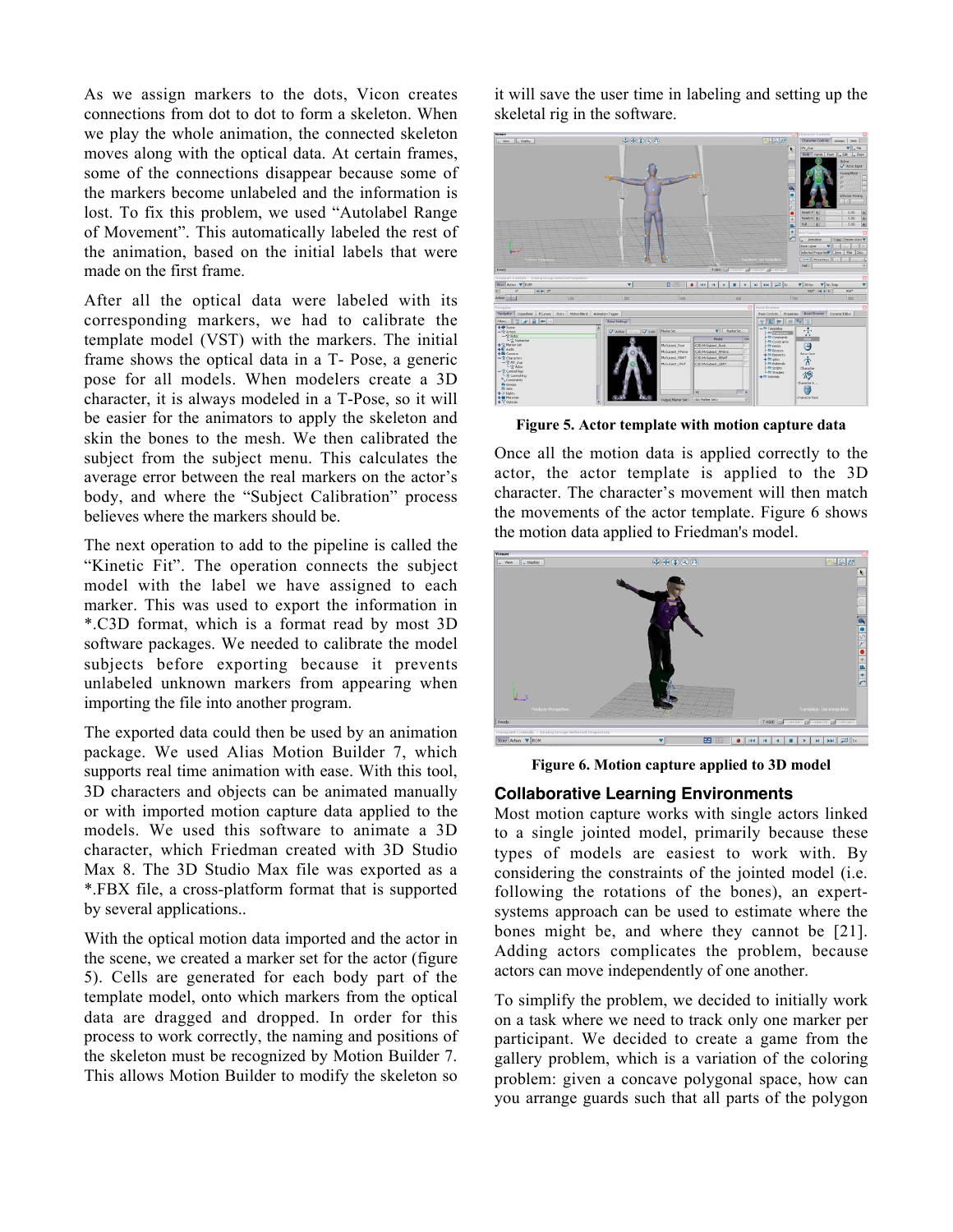are visible to at least one guard? The goal is to minimize the number of guards needed to cover the



Figure 7. Gallery game.

In this game, instructions are projected on the back wall and the polygonal space is projected onto the floor (figure 7). As the children move about on the floor, the floor projection is updated to show where each child (or guard) can "see".

Each child's position in the space is indicated by a single reflector on top of a black cap. For this application, orientation – or where the child is looking – is irrelevant. We begin by calibrating the system – which involves removing extraneous spots and correlating the remaining spots – and then marking the 3D spots. Each spot is then tracked as the child moves around the space.

#### **CONCLUSIONS**

In using the motion capture data to animate a 3D character off-line, we have become intimately familiar with both the capabilities and pitfalls of the motion capture system. We discovered that calibrating the system, and labeling the markers, chews up most of the motion capture time.

In our simple game, we still need to calibrate and mark the spots associated with each child. Corners of the projection area are also marked, to accurately relate the children's positions to the positions of the virtual gallery walls. This setup takes a very long time, and therefore would be problematic for most groups of school children.

We intend to explore solutions to the following issues as next steps in this project:

- Streamline the calibration process, so that children can start playing the game quickly.
- Develop a simple skeletal model for tracking children's gestures.
- Define gestures that will act as inputs to the system.
- Develop games that test the effectiveness of the gesture recognition. Incorporate a speech interface, with a finite number of commands, to be used in conjunction with the gestures.

### **ACKNOWLEDGMENTS**

We are grateful to Dr. Tenenbaum for his continuing support of this project. This work has been supported by the National Science Foundation under grant number CNS-0420996.

### **REFERENCES**

- 1. Bransford, J.D. et al, editors (2000) *How People Learn*, National Academy Press.
- 2. Cabral, M.C., Morimoto, C.H. and Zuffo, M.K. (2005) On the usability of gesture interfaces in virtual reality environments. *Proceedings of the 2005 Latin American conference on Human-Computer Interaction*, 100-108.
- 3. Conati, C. and Zhao, X. (2004) Building and evaluating an intelligent pedagogical agent to improve the effectiveness of an educational game, *Proceedings of the 9th international conference on Intelligent user interface*, pp. 6 - 13.
- 4. Cypher, A. and Smith D.C. (1995) KidSim: End User Programming of Simulations. *Proceedings of CHI '95*, pp. 27-34.
- 5. Elliot, J. and Bruckman, A. (2002) Design of a 3D interactive math learning environment, *Proceedings of the conference on Designing interactive systems*, pp. 64 - 74.
- 6. Gardner, H. (1983) Frames of Mind: The Theory of Multiple Intelligences, Basic Books.
- 7. Gokhale, A.A. (1995) Collaborative Learning Enhances Critical Thinking, *Journal of Technology Education*, Volume 7, Number 1, online at http://scholar.lib.vt.edu/ejournals/JTE/v7n1/gokhal e.jte-v7n1.html.
- 8. Holt, J. (1983) How Children Learn, Da Capo Press.